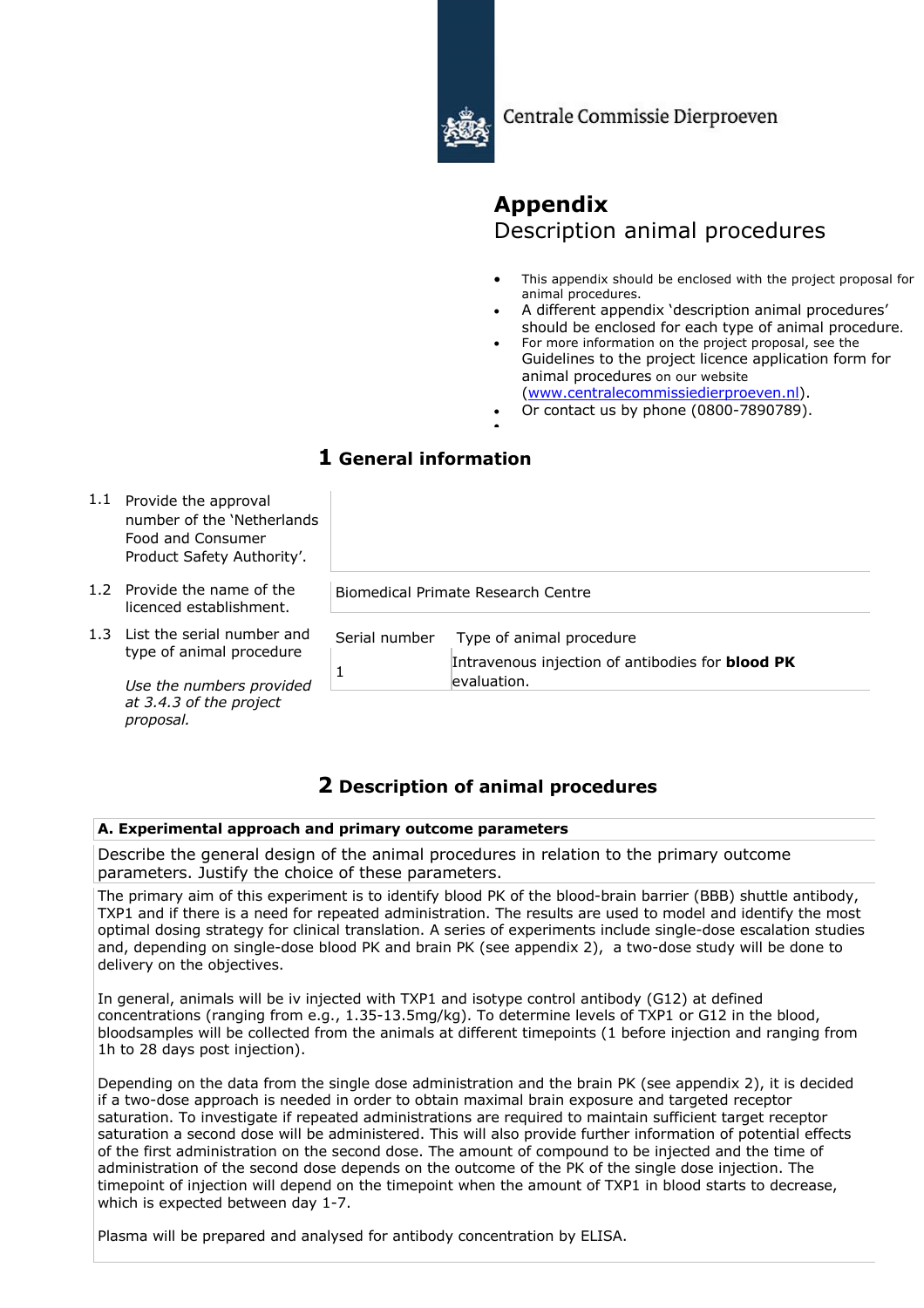The use of comparator antibody (G12) with no target binding ability allows us to identify PK parameter that include blood half-life ( $T_{1/2}$  - blood) for distribution and elimination phase, receptor saturation point, dose- and time-dependent clearance, dose-dependent plasma exposure (AUC - blood), dose-dependent median residence time (MRT).

Describe the proposed animal procedures, including the nature, frequency and duration of the treatment. Provide justifications for the selected approach.

Animals will be intravenously injected (bolus) in the saphenous vein with the compound and the negative control under sedation.

The blood samples (1ml volume) will be collected from femoral vein or alternative suitable vein under sedation. The blood collection timepoint include, for example:

- 1. Single-dose blood PK: pre-dose, 1h, 3h, 6h, 1d, 3d, 7d, 14d, 21d and 28d
- 2. Second dose (Multi-dose) blood PK (example): pre-dose, 3h, 6h, 1d, 3d, 3d+3h, 3d+6h, 3d+1d, 3d+3d, 3d+7d, 3d+14d.

Describe which statistical methods have been used and which other considerations have been taken into account to minimise the number of animals.

In PK studies, each animal is its own control. The number of animals is based upon earlier results with comparable compounds obtained in animal studies. PK profiles are usually relatively comparable between individuals and therefore the number of animals per group can be limited. Based upon earlier results 2 animals per group are sufficient in this study to obtain reliable results.

A maximum number of 16 animals was predicted for the full blood PK study, with two animals per group. These include:

- 1. Single-dose escalation study 12 animals three concentrations with two compounds and two animals per group.
- 2. Multi-dose study 4 animals single concentration with two compounds and two animals per group.

Based on our previous experience from NHP and rodent PK studies we expect the variability level of <6 %CV. Consequently, our earlier studies justify the use of two animals per group per concentration per compound. The data generated from these experiments are expected to be of sufficiently low variability to generate significant information while using a minimal number of animals.

## **B. The animals**

Specify the species, origin, life stages, estimated numbers, gender, genetic alterations and, if important for achieving the immediate goal, the strain.

| Serial<br>number | <b>Species</b>         | Origin      | Life stages | Number | Gender                | ' Genetically<br>altered | Strain |
|------------------|------------------------|-------------|-------------|--------|-----------------------|--------------------------|--------|
|                  | Macaca<br>fascicularis | <b>BPRC</b> | adult       | 16     | Male and/or<br>female | no                       | no     |

Provide justifications for these choices

| Species     | This project is a follow up of CCD licence<br>20185885 in which we used Macaca<br>fascicularis. There are major differences in the expression of BBB transporters between<br>rodent and human whereas the profile is nearly identical between macaques and humans.<br>Together, this makes macaques a relevant species for this in vivo research. |
|-------------|---------------------------------------------------------------------------------------------------------------------------------------------------------------------------------------------------------------------------------------------------------------------------------------------------------------------------------------------------|
| Origin      | All animals will be obtained from the in-house breeding colony.                                                                                                                                                                                                                                                                                   |
| Life stages | Adult. For consistency the animals should be matched for age and bodyweight or if<br>significantly different, then distributed equally between groups.                                                                                                                                                                                            |
| Number      | 16                                                                                                                                                                                                                                                                                                                                                |
| Gender      | It is not expected that there are gender-dependent effects, therefore males and/or females<br>can be included                                                                                                                                                                                                                                     |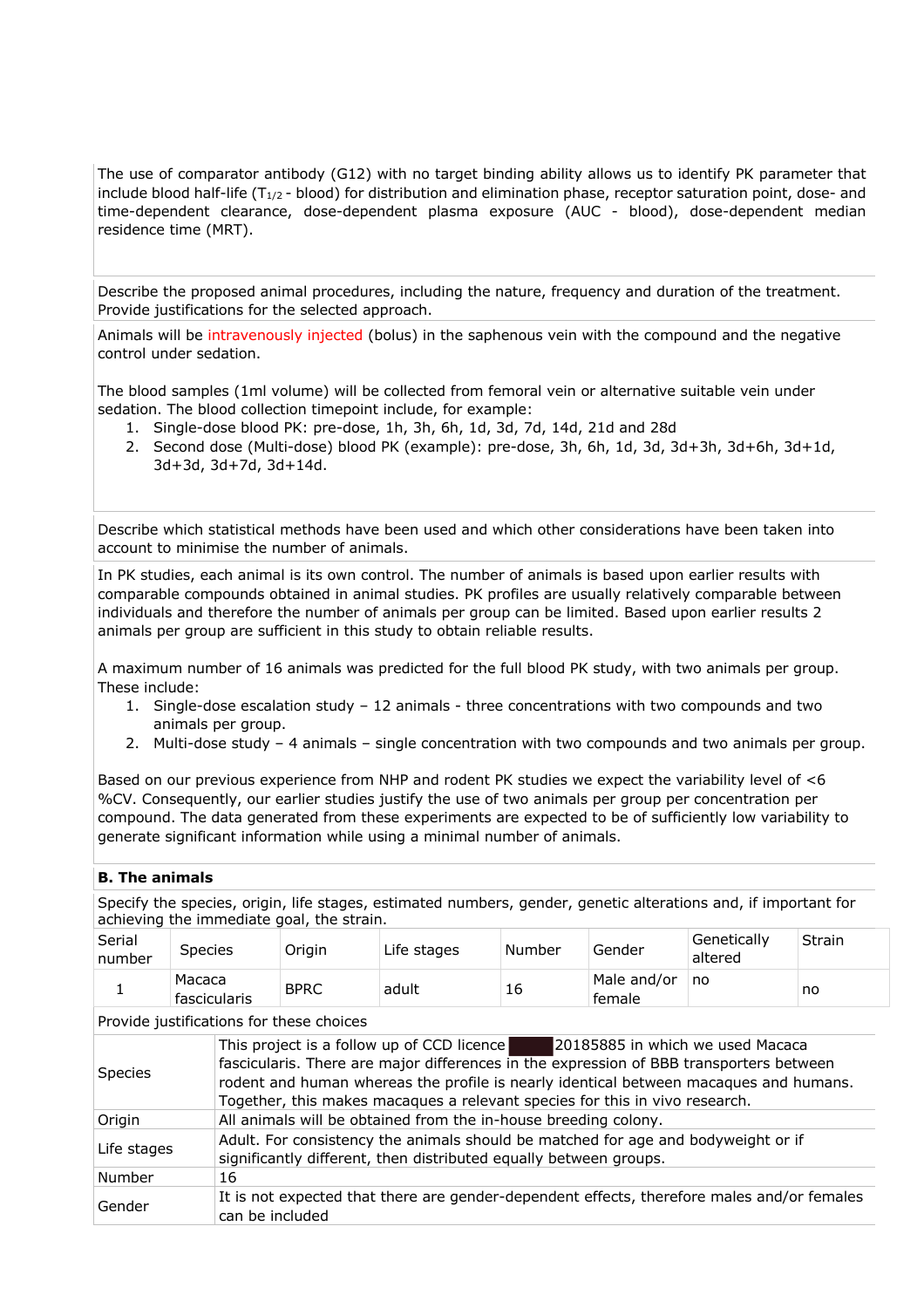| Genetic        | No |
|----------------|----|
| altera<br>ions |    |
| Ctrair         | No |

#### **C. Accommodation and care**

Is the housing and care of the animals used in experimental procedures in accordance with Annex III of the Directive 2010/63/EU?

x Yes

No > If this may adversely affect animal welfare, describe how the animals will be housed and provide specific justifications for these choices

#### D. Pain and compromised animal welfare

Will the animals experience pain during or after the procedures? **No** 

X Yes > Will anaesthesia, analgesia or other pain relieving methods be used?

No > Justify why pain relieving methods will not be used.

x Yes > Indicate what relieving methods will be used and specify what measures will be taken to ensure that optimal procedures are used.

The compound will be injected IV and subsequently blood samples will be collected. Therefore, all procedures will be performed under sedation.

Describe which other adverse effects on the animals' welfare may be expected?

The animals will experience some stress and lose weight due to repeated sedations.

Explain why these effects may emerge.

The animals are socially housed during this study and for sedation, the animals need to be temporarily separated to make the IM injection possible. Repeated sedations require repeated fasting procedures.

Indicate which measures will be adopted to prevent occurrence or minimise severity.

In order to limit the amount of stress, animals will be trained to cooperate for IM injection of the anaesthetic and get used to this procedure. In consultation with the veterinarian, the animals will be provided with additional nutrients e.g. by gavage or adapted food, to limit weight loss due to repeated sedations.

#### **E. Humane endpoints**

May circumstances arise during the animal procedures which would require the implementation of humane endpoints to prevent further distress?

 $No >$  Continue with question F

X Yes > Describe the criteria that will be used to identify the humane endpoints.

Given our earlier data, no humane endpoints are expected. However, it cannot be fully excluded that the higher doses of the compound will have some effect. Animals will be monitored closely and if they reach score 3 (diarrhoea) or score 2 (other), the animals will be taken out of the study and treated in consultation with the veterinarian.

|                           | <b>Score</b> | <b>Measurement data</b>                                         |
|---------------------------|--------------|-----------------------------------------------------------------|
| <b>General impression</b> |              | Normal behaviour                                                |
|                           |              | <b>Slow reaction</b>                                            |
|                           |              | Listless appearance, e.g. does not immediately come for threats |
|                           |              | or food items, uncharacteristic behavior and too much lying     |
|                           |              | down                                                            |
|                           |              | Apathic, limited reaction to stimuli or other animal(s) in the  |
|                           |              | cage                                                            |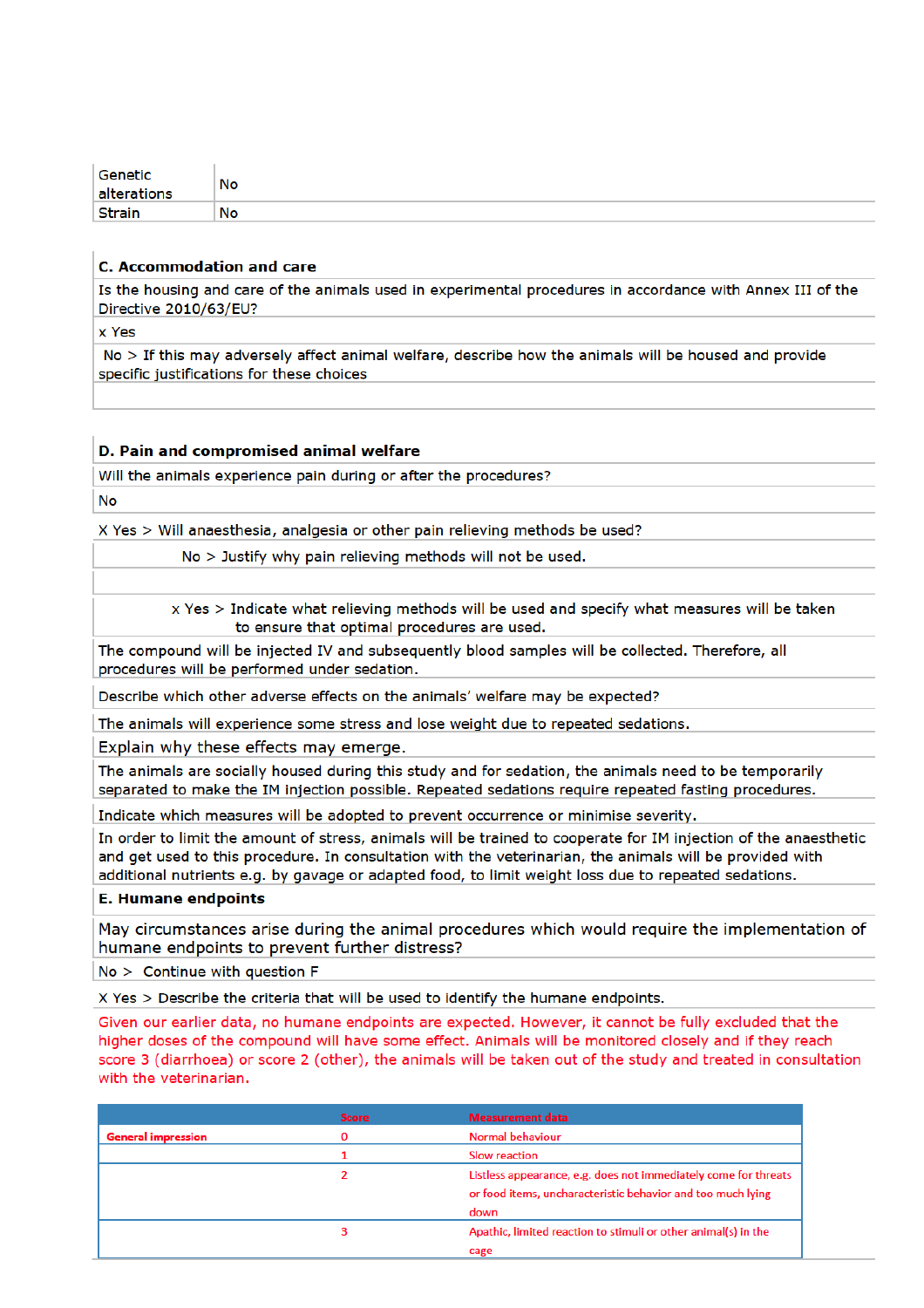| <b>Diarrhoea</b>             | $\Omega$ | <b>Normal</b>                                |
|------------------------------|----------|----------------------------------------------|
|                              |          | Soft                                         |
|                              |          | Mush for more than 2 days                    |
|                              |          | Watery for more than 2 days                  |
| <b>Respiration</b>           | $\Omega$ | Normal respiration rate                      |
|                              |          | Faster than normal but normal behaviour      |
|                              |          | Faster than normal and less active behaviour |
|                              |          | <b>Compromised breathing</b>                 |
| <b>Neurological symptoms</b> |          | No symptoms, normal behaviour                |
|                              |          | <b>Slight tremors</b>                        |
|                              |          | Incoordination                               |
|                              |          | <b>Ataxic</b>                                |

Indicate the likely incidence.

 $< 1\%$ 

## **F. Classification of severity of procedures**

Provide information on the experimental factors contributing to the discomfort of the animals and indicate to which category these factors are assigned ('non-recovery', 'mild', 'moderate', 'severe'). In addition, provide for each species and treatment group information on the expected levels of cumulative discomfort (in percentages).

Sedation and subsequent IV administration of the compound: light Sedation for bloodsampling: light

Cumulative discomfort: moderate due to regular sedations

## **G. Replacement, reduction, refinement**

Describe how the principles of replacement, reduction and refinement were included in the research strategy, e.g. the selection of the animals, the design of the procedures and the number of animals.

| Replacement | There are currently no in vitro methods to determine blood PK using the type of<br>compounds studied in this project. In silico modelling is suitable for risk assessment<br>and the determination of initial doses. However, sufficient information regarding the<br>targets, physiology and interaction with the compounds is needed for reliable in silico<br>modelling. These data are not available for the compounds studied in this project.<br>TXP1 antibody able to shuttle therapeutic payloads to the brain across BBB was<br>identified using phage antibody selection method. TXP1 was subsequently<br>characterized as potentially potent BBB transported in vitro. TXP1 is specific to human<br>and monkey TfR1 and did not react to TfR1 from other tested species. The molecule<br>passed developability criteria for a clinical candidate. Subsequently, TXP1 was tested<br>for brain penetration in NHPs and showed to be very efficient in crossing BBB. |
|-------------|------------------------------------------------------------------------------------------------------------------------------------------------------------------------------------------------------------------------------------------------------------------------------------------------------------------------------------------------------------------------------------------------------------------------------------------------------------------------------------------------------------------------------------------------------------------------------------------------------------------------------------------------------------------------------------------------------------------------------------------------------------------------------------------------------------------------------------------------------------------------------------------------------------------------------------------------------------------------------|
|             | Further development required for clinical translation necessitates more detail analysis<br>in vivo. We propose to conduct a series of experiments to define blood PK of TXP1.<br>Critical parameters will be defined and used to model optimal dosing strategy for<br>maximal brain exposure of the molecule. When used with a therapeutic payload that<br>would translate to significantly improved drug efficiency.<br>Due to significant differences in receptor-mediated transport between distantly related<br>species the studies have to be conducted in NHPs to serve as reliable for human<br>translation. Quantitative proteomic studies have shown that there are major<br>differences in the expression of BBB transporters between rodent and human,<br>however the profile is nearly identical between primates.                                                                                                                                               |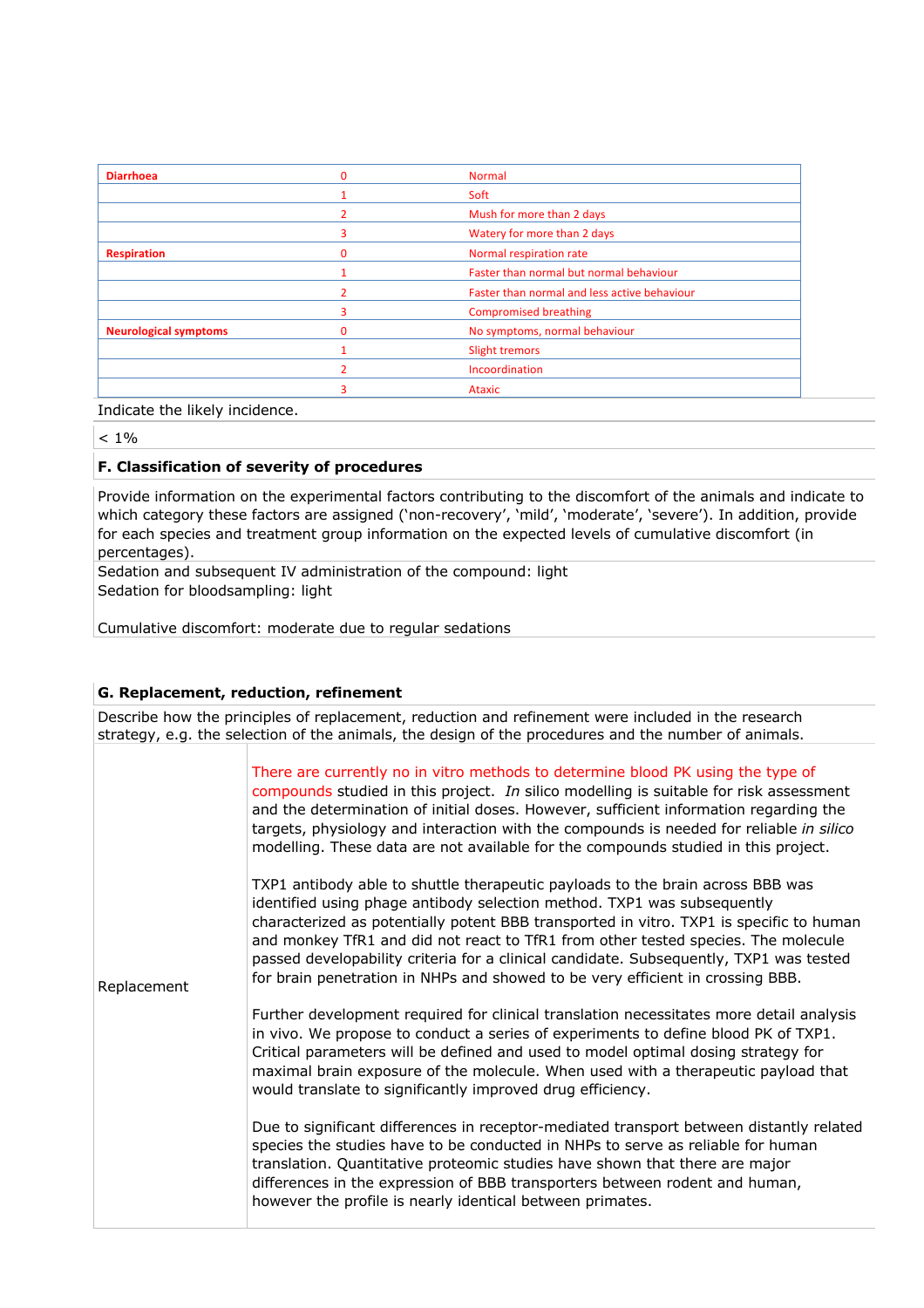| Reduction  | The experiments will be conducted using minimal number of animals that would<br>guaranty data robustness. The experiments will follow a priority list with subsequent<br>experiments added only if necessary.                                                                                                                                                                            |
|------------|------------------------------------------------------------------------------------------------------------------------------------------------------------------------------------------------------------------------------------------------------------------------------------------------------------------------------------------------------------------------------------------|
| Refinement | All procedures will be performed under anaesthesia and animals will be trained to<br>cooperate as much as possible with all procedures to minimize stress. Cameras will be<br>used to allow constant observation of the animals in order to determine deviant<br>behavior to allow early intervention when needed. When needed, additional nutrients<br>will be provided to the animals. |

Are adverse environmental effects expected? Explain what measures will be taken to minimise these effects. x No

Yes > Describe the environmental effects and explain what measures will be taken to minimise these effects.

#### **H. Re-use**

Will animals be used that have already been used in other animal procedures ?

No > Continue with question I.

x Yes > Explain why re-use is considered acceptable for this animal procedure.

The experiment should not have any lasting effects on the animals. The cumulative discomfort in this proposal is moderate.

Are the previous or proposed animal procedures classified as 'severe'?

x No

Yes > Provide specific justifications for the re-use of these animals during the procedures.

## **HI. Repetition**

Explain for legally required animal procedures what measures have been taken to ensure that the proposed procedures have not already been performed. If applicable, describe why duplication is required.

Not applicable

#### **J. Location where the animals procedures are performed**

• Will the animal procedures be carried out in an establishment that is not licenced by the NVWA?

x No > Continue with question K.

Yes > Describe this establishment.

Provide justifications for the choice of this establishment. Explain how adequate housing, care and treatment of the animals will be ensured.

## **End of experiment**

#### **K. Destination of the animals**

Will the animals be killed during or after the procedures?

x No > Provide information on the destination of the animals.

After recovery of the last scheduled anaesthesia, the animals remain in their home cage. Due the cumulative discomfort level of moderate, they will be available for re-use in another study.